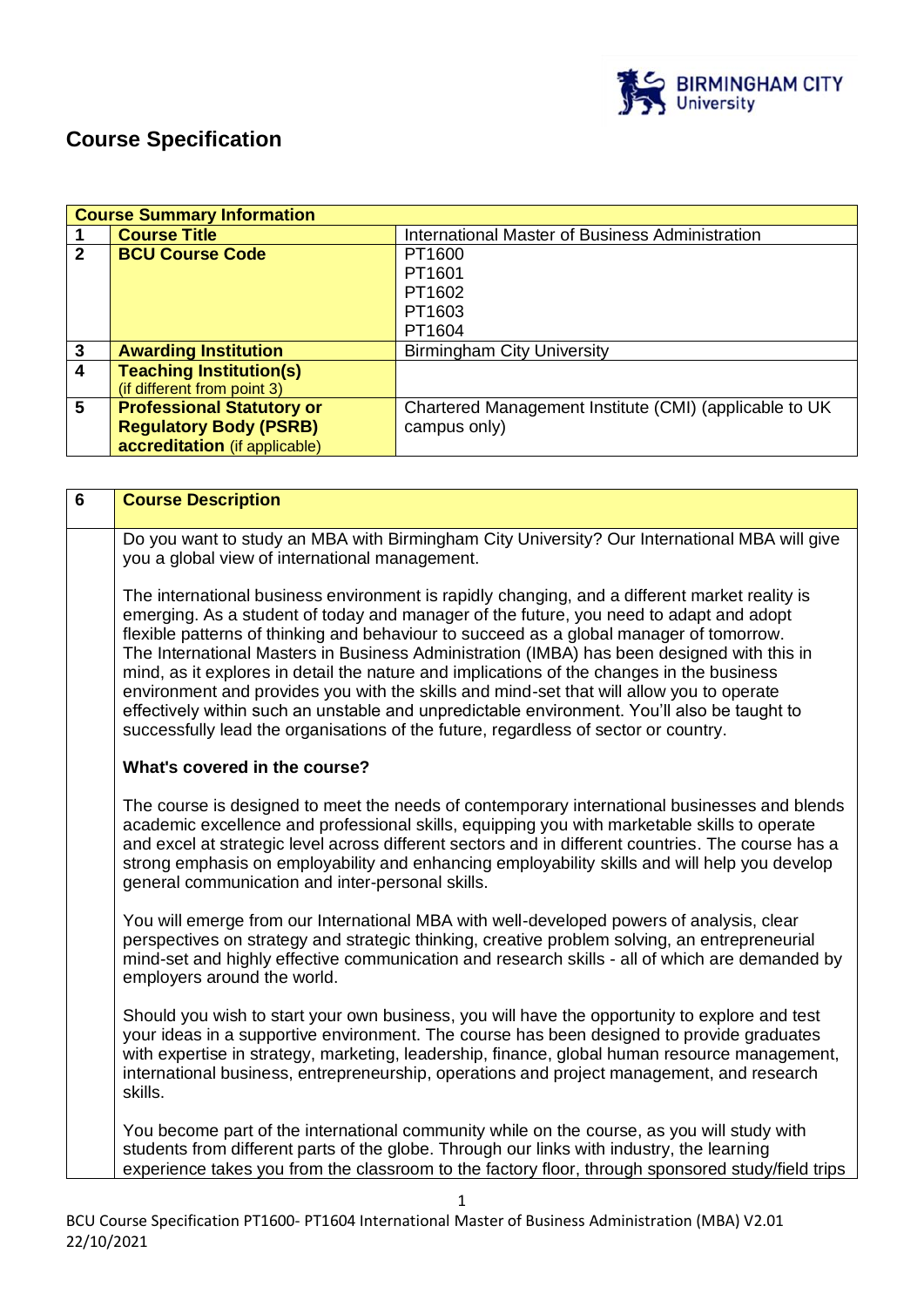

to companies in the region, and with our organised Professional Placement course (applicable to UK Campus students only), you have the opportunity to gain valuable work experience while you study.

The international nature of the course is derived through a variety of means including the student body, the teaching team and the use of international teaching material. Moreover, you can choose to do your Professional Placement overseas (applicable to UK Campus students only).

|    | <b>Course Awards</b>                                              |       |                |
|----|-------------------------------------------------------------------|-------|----------------|
| 7a | <b>Name of Final Award</b>                                        | Level | <b>Credits</b> |
|    |                                                                   |       | <b>Awarded</b> |
|    | International Master of Business Administration (MBA)             |       | 180            |
|    | International Master of Business Administration with Professional |       |                |
|    | Placement (MBA)                                                   |       | 240            |
| 7b | <b>Exit Awards and Credits Awarded</b>                            |       |                |
|    | Post Graduate Certificate Business Administration                 |       | 60             |
|    | Post Graduate Diploma Business Administration                     |       | 120            |

| <b>Derogation from the University Regulations</b> |  |
|---------------------------------------------------|--|
| None.                                             |  |

| 9<br><b>Delivery Patterns</b>                         |                             |                          |         |
|-------------------------------------------------------|-----------------------------|--------------------------|---------|
| <b>Mode(s) of Study</b>                               | <b>Location(s) of Study</b> | <b>Duration of Study</b> | Code(s) |
| Full Time (Sep)                                       | <b>City Centre UK</b>       | 12 months                | PT1600  |
| Full Time (Sep)                                       | <b>City Centre UK</b>       | 18 months                | PT1601  |
| Full Time (Jan)                                       | <b>City Centre UK</b>       | 15 months                | PT1602  |
| <b>Full Time with Professional</b><br>placement (Sep) | <b>City Centre UK</b>       | 18 months                | PT1603  |
| Full Time with Professional<br>placement (Jan)        | City Centre UK              | 21 months                | PT1604  |
| Full Time (Feb)                                       | <b>UAE Branch Campus</b>    | 12 months                | PT1526  |

# **10 Entry Requirements**

The admission requirements for this course are stated on the course page of the BCU website at <https://www.bcu.ac.uk/> for the UK Campus and<https://bcu.ac.ae/> for the UAE Branch Campus.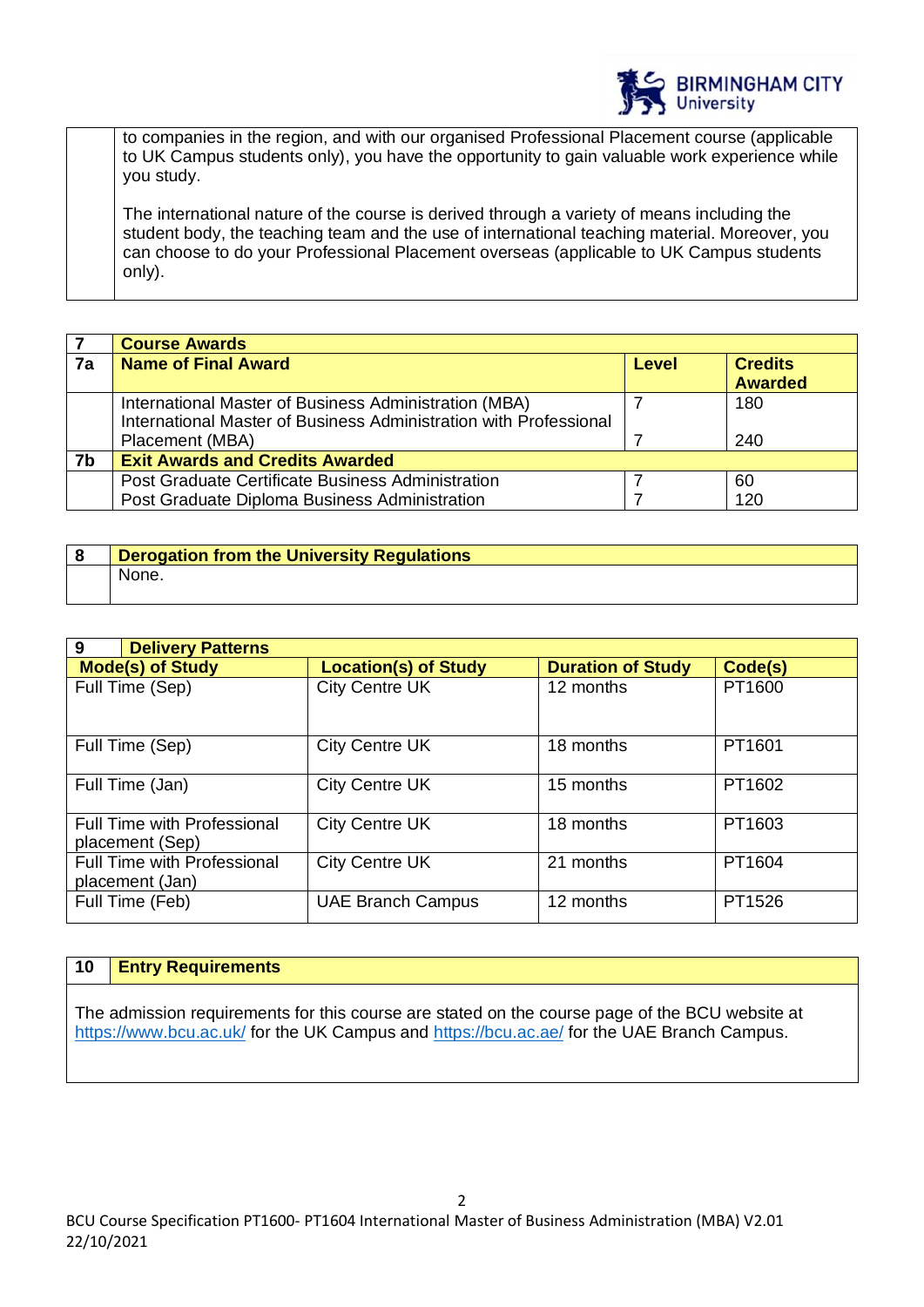

| 11             | <b>Course Learning Outcomes</b>                                                                                                                                                                                                                          |
|----------------|----------------------------------------------------------------------------------------------------------------------------------------------------------------------------------------------------------------------------------------------------------|
| Knowledge      |                                                                                                                                                                                                                                                          |
|                |                                                                                                                                                                                                                                                          |
| <b>K1</b>      | Apply knowledge and critical understanding of advanced theories, concepts and methods to<br>the inter-disciplinary challenges of business and management practice in a global context.                                                                   |
| K <sub>2</sub> | Interpret the strategic and complex nature of the managerial function in the context of<br>competing technical, social and moral perspectives and be able to respond appropriately to<br>internal and external change in a global environment.           |
| K <sub>3</sub> | Execute critical awareness of the current key issues, challenges and practices located in<br>their chosen field of management in a global context.                                                                                                       |
| K4             | Conduct analyses of business and organisational situations at strategic level, applying<br>appropriate analytical tools in organisational diagnosis, data collection, intervention and<br>change processes.                                              |
| K <sub>5</sub> | Critical examine ethics, sustainability, environmental issues social responsibility and<br>accountability for businesses to stakeholders -internal and external.                                                                                         |
|                | <b>Understanding and Skills</b>                                                                                                                                                                                                                          |
| S <sub>1</sub> | Formulate research, enquiry and analytical (quantitative and qualitative) skills necessary to<br>investigate, understand and formulate solutions for management problems.                                                                                |
| S <sub>2</sub> | Use self-reflection, critical thinking, self-awareness and sensitivity to diversity in terms of<br>people, cultures and business and management issues.                                                                                                  |
| S <sub>3</sub> | Solve complex problems and make decisions in ambiguous and uncertain business and<br>management environments.                                                                                                                                            |
| S <sub>4</sub> | Communicate and express evidence-based ideas and arguments coherently and<br>persuasively whilst effectively utilising relevant (Communication and Information Technology<br>$(CIT)$ .                                                                   |
| S <sub>5</sub> | Lead projects and teams developing skills in task prioritisation, working to deadlines, dealing<br>with risk and uncertainty, leading, organising, influencing and motivating others from<br>diverse cultures and backgrounds, in a professional manner. |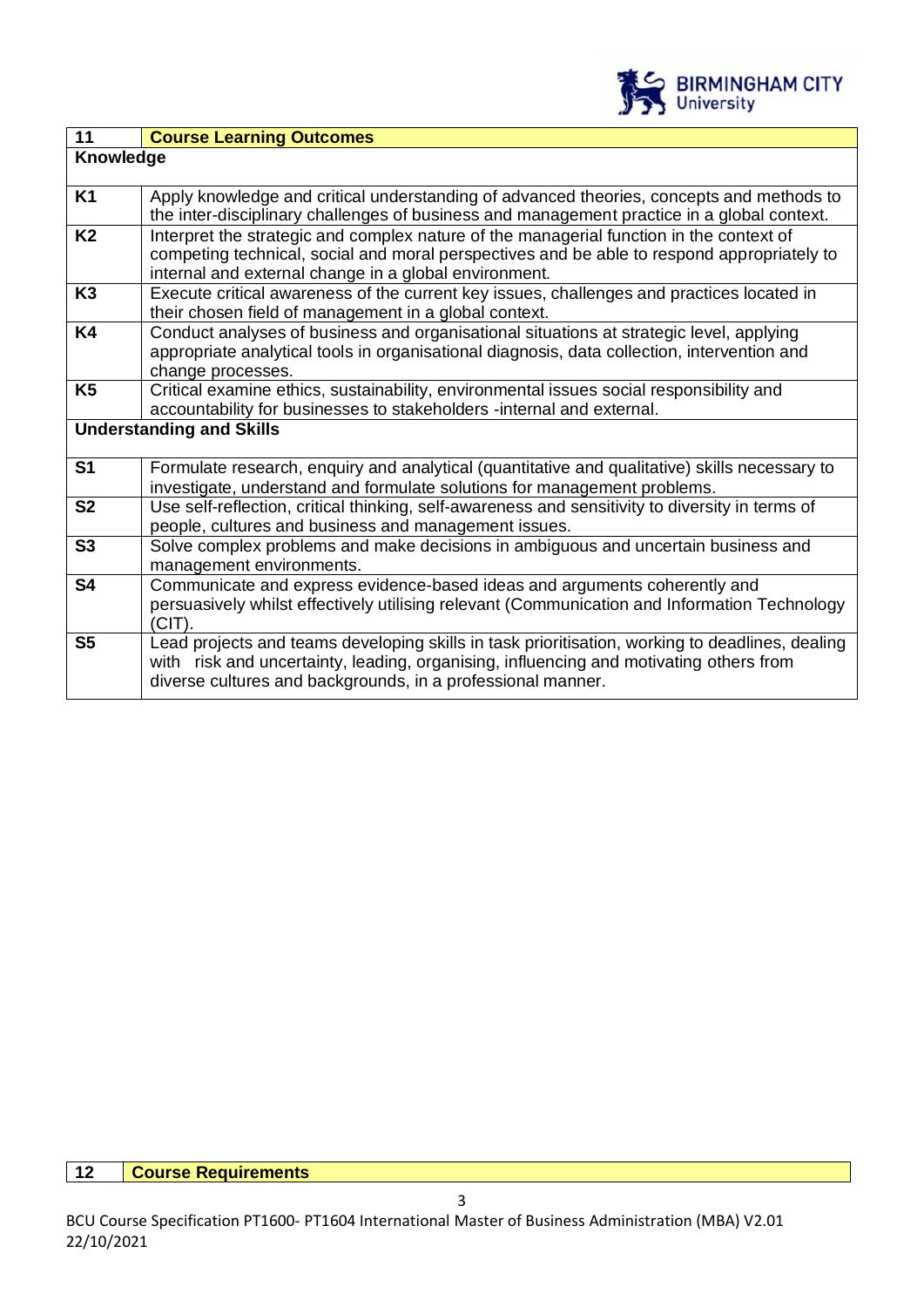

| Level 7:<br><b>Module Code</b><br><b>HRM7053</b><br><b>MKT7045</b> | In order to complete this course a student must successfully complete all the following<br><b>CORE modules (totalling 140 credits):</b><br><b>Module Name</b>                                     |                           |  |
|--------------------------------------------------------------------|---------------------------------------------------------------------------------------------------------------------------------------------------------------------------------------------------|---------------------------|--|
|                                                                    |                                                                                                                                                                                                   |                           |  |
|                                                                    |                                                                                                                                                                                                   |                           |  |
|                                                                    |                                                                                                                                                                                                   |                           |  |
|                                                                    |                                                                                                                                                                                                   |                           |  |
|                                                                    |                                                                                                                                                                                                   | <b>Credit Value</b>       |  |
|                                                                    | <b>Strategic Human Resources Management</b>                                                                                                                                                       | 20                        |  |
|                                                                    | <b>Global Marketing Management</b>                                                                                                                                                                | 20                        |  |
| <b>ACC7032</b>                                                     | <b>Managerial Finance</b>                                                                                                                                                                         | 20                        |  |
| <b>BUS7080</b>                                                     | <b>Global Operations Management</b>                                                                                                                                                               | 20                        |  |
| <b>HRM7054</b>                                                     | <b>Strategic Leadership and Transformation</b>                                                                                                                                                    | 20                        |  |
| <b>BUS7091</b>                                                     | Entrepreneurship and Innovation                                                                                                                                                                   | 20                        |  |
| <b>MAN7124</b>                                                     | <b>Contemporary Management and Strategy</b>                                                                                                                                                       | 20                        |  |
| <b>BUS7055</b>                                                     | (18 months course only)                                                                                                                                                                           | $\Omega$                  |  |
| Sep21                                                              | <b>Integrated Pre-Masters</b>                                                                                                                                                                     |                           |  |
|                                                                    | <b>Module Name</b>                                                                                                                                                                                | <b>Credit Value</b>       |  |
|                                                                    |                                                                                                                                                                                                   | 40                        |  |
| <b>MAN7125</b>                                                     | Management Project with Research Methods                                                                                                                                                          | 40                        |  |
|                                                                    | Professional Placement a student must successfully complete at 60 credits from the                                                                                                                |                           |  |
| <b>Module Code</b>                                                 | following indicative list of OPTIONAL modules.<br><b>Module Name</b>                                                                                                                              |                           |  |
| PLA6001                                                            | <b>Professional Placement</b>                                                                                                                                                                     | <b>Credit Value</b><br>60 |  |
|                                                                    | In order to complete this course a student must successfully complete all the following                                                                                                           |                           |  |
| <b>Module Code</b>                                                 | <b>CORE modules (totalling 180 credits):</b><br><b>Module Name</b>                                                                                                                                |                           |  |
| <b>HRM7053</b>                                                     |                                                                                                                                                                                                   | 20                        |  |
|                                                                    | <b>Strategic Human Resources Management</b>                                                                                                                                                       | <b>Credit Value</b>       |  |
| <b>MKT7045</b>                                                     | <b>Global Marketing Management</b>                                                                                                                                                                | 20                        |  |
| <b>UAE Branch Campus</b><br><b>ACC7032</b>                         | <b>Managerial Finance</b>                                                                                                                                                                         | 20                        |  |
| <b>BUS7080</b>                                                     | <b>Global Operations Management</b>                                                                                                                                                               | 20                        |  |
| <b>HRM7054</b>                                                     | <b>Strategic Leadership and Transformation</b>                                                                                                                                                    | 20                        |  |
| <b>BUS7091</b><br><b>MAN7124</b>                                   | Entrepreneurship and Innovation<br><b>Contemporary Management and Strategy</b>                                                                                                                    | 20<br>20                  |  |
| <b>Module Code</b><br><b>BUS7075</b>                               | In order to complete this course a student must successfully complete at least 40<br>credits from the following indicative list of OPTIONAL modules.<br><b>Dissertation with Research Methods</b> |                           |  |

Г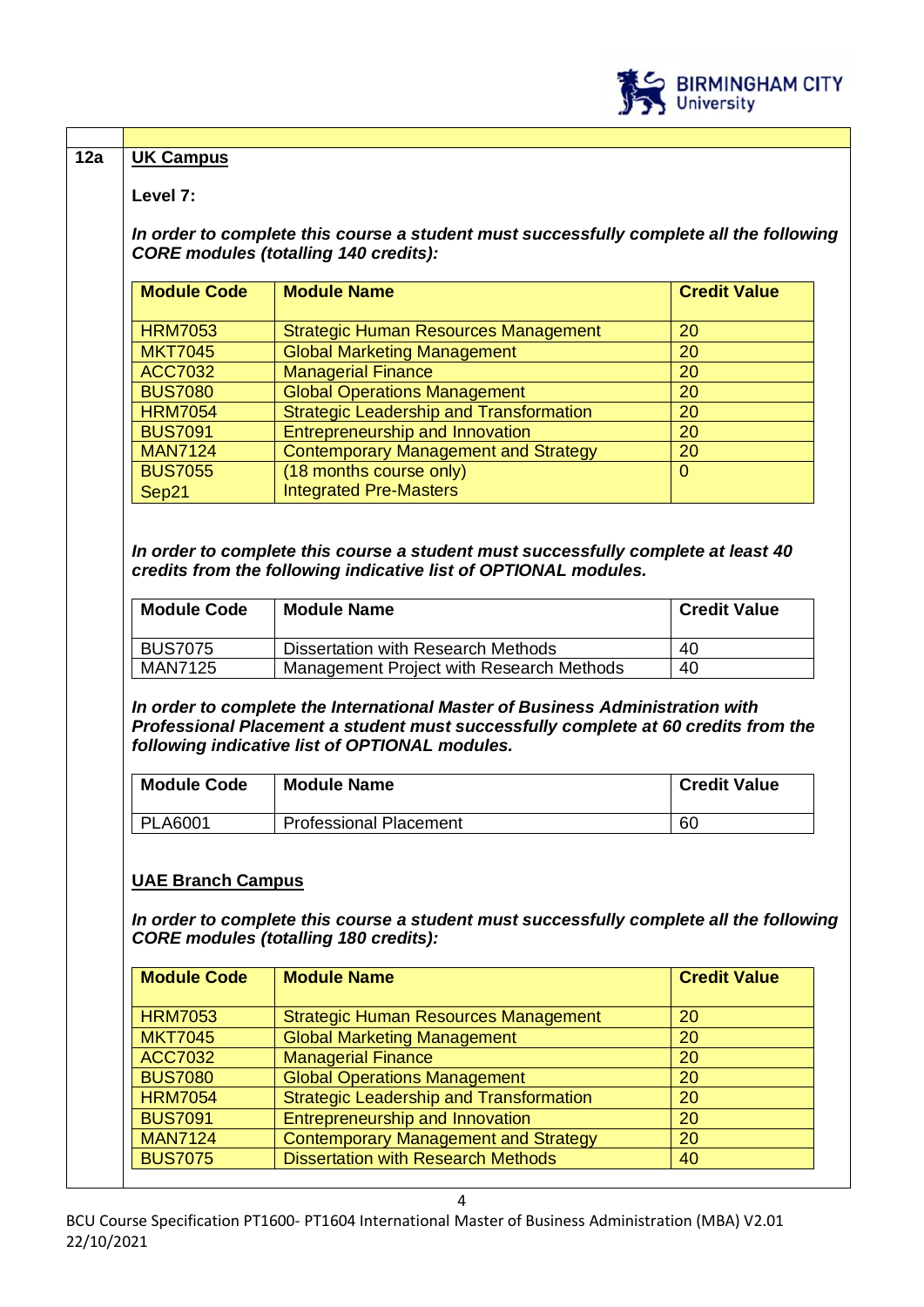

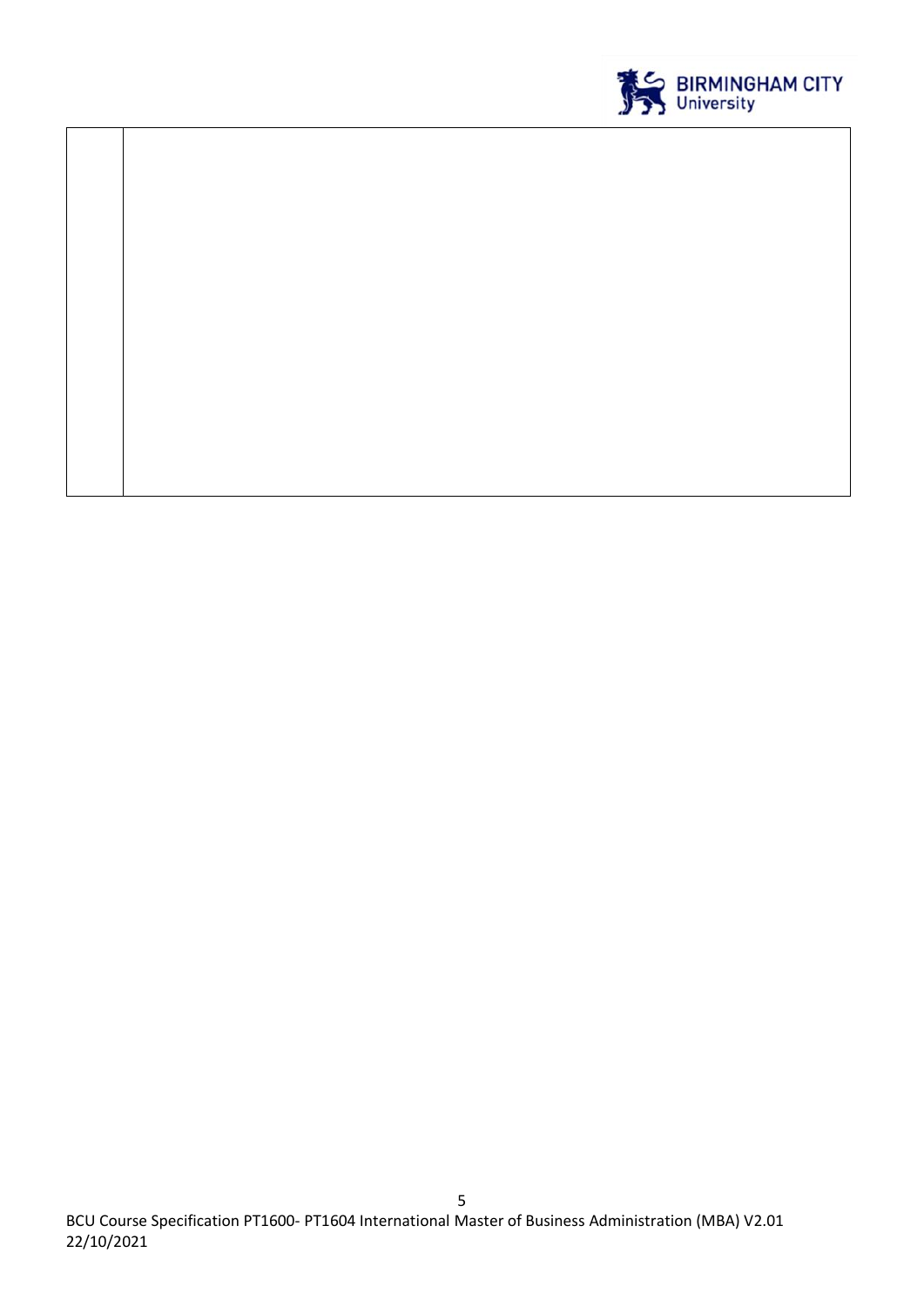

### **12b Structure Diagram**

## **UK Campus**





# **Table 2: INTERNATIONAL MBA FT (Sept -18 months) PT1601**



**(Exit award International Master of Business Administration 180 level 7 credits)**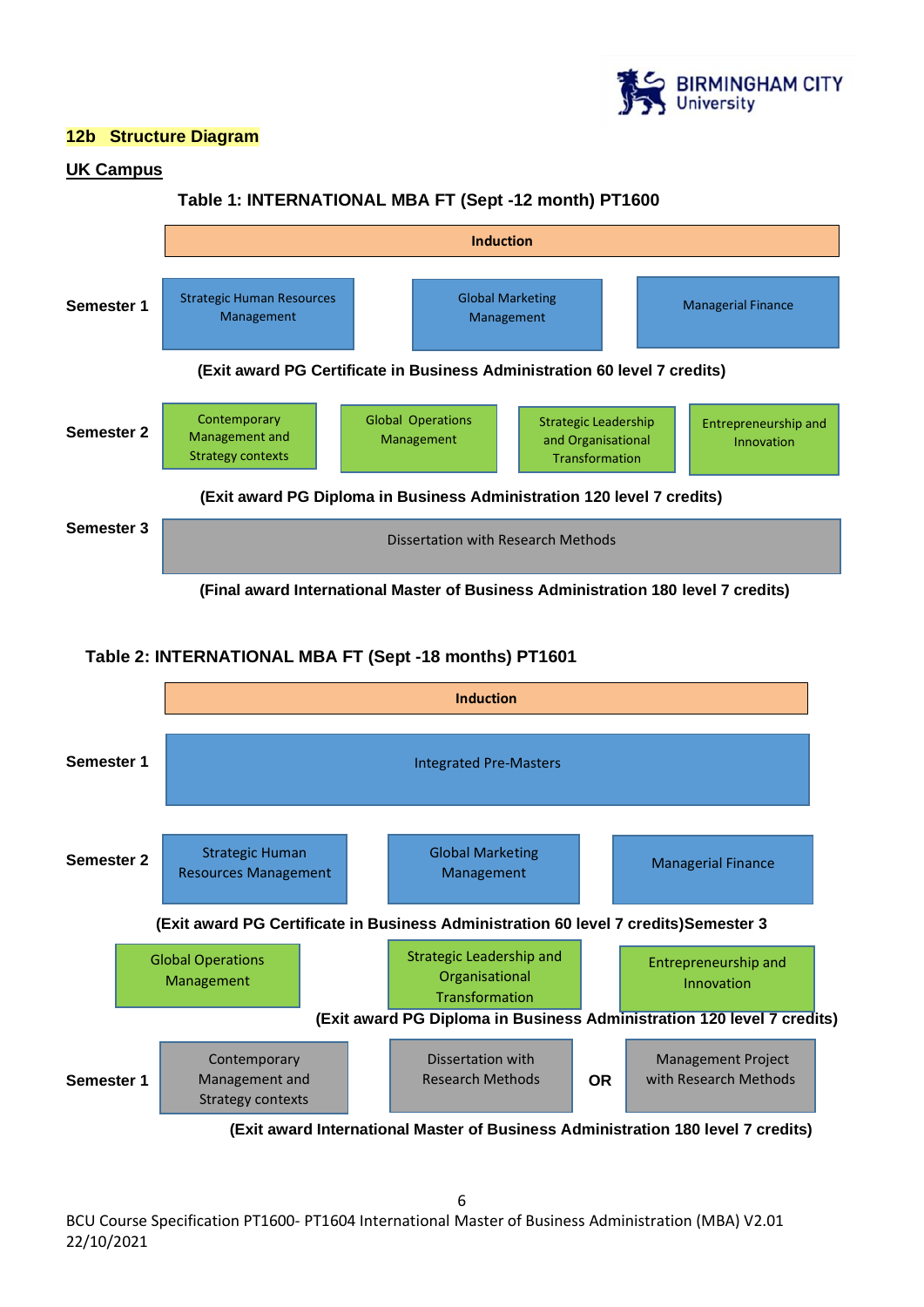

**Table 3: INTERNATIONAL MBA with Professional Placement FT (Sept -18 month) PT1603**



BCU Course Specification PT1600- PT1604 International Master of Business Administration (MBA) V2.01 22/10/2021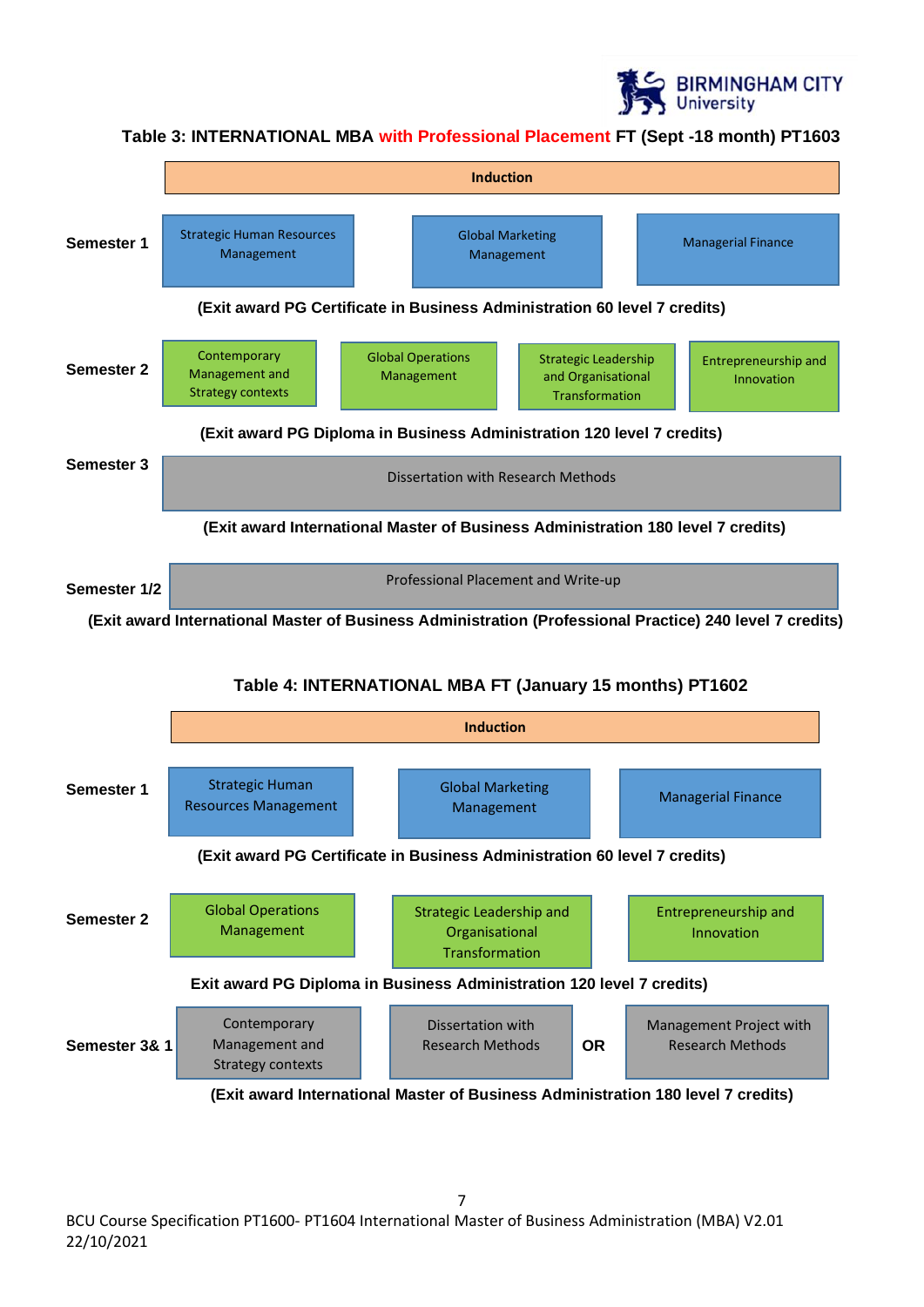





8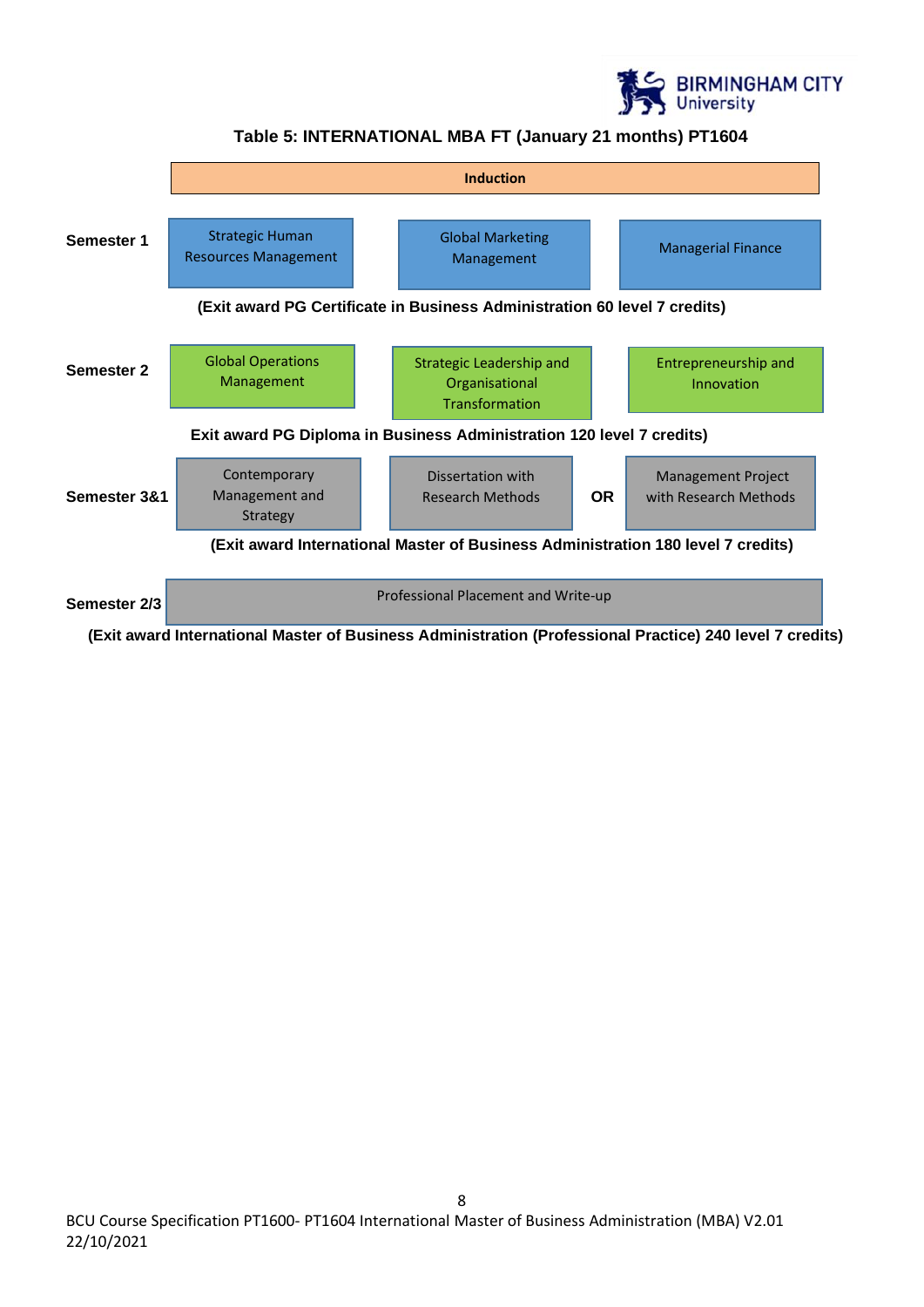

## **UAE Campus**



#### **Table 4: INTERNATIONAL MBA FT (January 12 months) PT1526**

**(Exit award International Master of Business Administration 180 level 7 credits)**

#### **13 Overall Student Workload and Balance of Assessment**

9